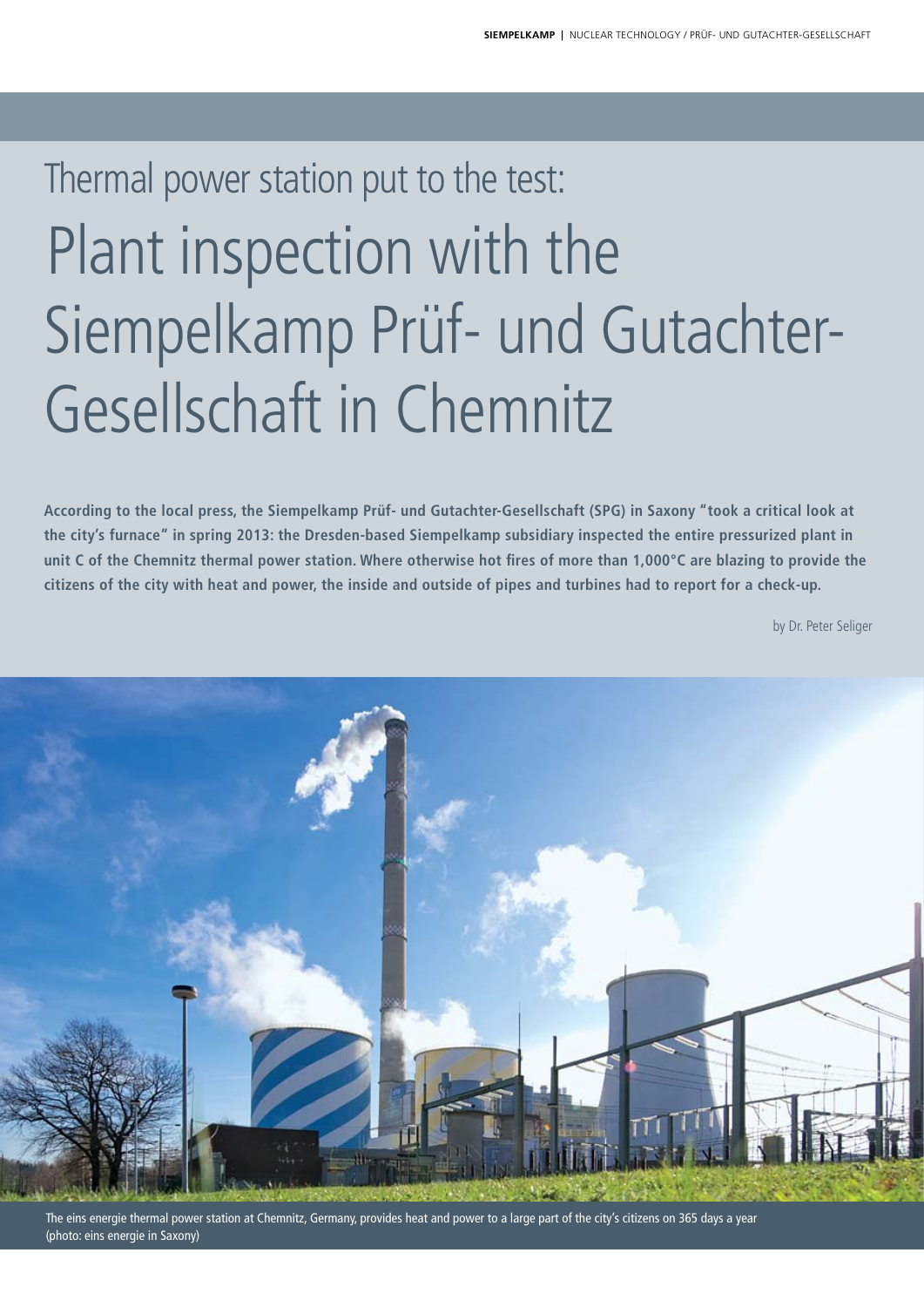



Cutting works at the exhaust system (photo: Andreas Seidel, Chemnitz)

Scaffolded for inspection: the boiler house (photo: Andreas Seidel, Chemnitz)

The inspection taking place from the middle of May to the middle of June 2013 included the entire pressurized plant, i.e., the boiler and the pipe components of power plant unit C. According to the proverb: you must finish what you start, inspecting unit C means you also have to look at unit B and unit A: during the summer, the inspection of unit B was next, followed by the one of unit A in 2014.

Inspections usually take place between spring (March) and late fall (October). Following the slogan "one man's meat is another man's poison," during the winter, the power plant generates heat provided to the population, while during the inspection phase in the summer months, the inspection personnel sweats – since

then too, the temperatures within the power plant are considerable.

Inside the steam boiler in unit C, which is almost 60 m high, SPG employees inspected the condition of pipes and other components. Two weeks earlier, the fire in the boiler was extinguished for it to cool down so the scaffold could be threaded in through the opening of only about 1 m and then to be set up. In addition, pipes and claddings had to be sandblasted and ground to ensure the material testers' access to the blank metal.

"Using magnetic-particle and ultrasonic testing devices we determine if cracks have developed," Dr. Peter Seliger, head

of plant inspection at SPG, explained. The hardness of the material, the wall thickness and diameter are also measured. Furthermore, the SPG team takes samples to check the condition of the material's microstructure to determine changes caused by exposure to stress, and deriving from this the remaining useful time of the pipe components.

**Dresden goes Chemnitz: special knowledge trumps**

The connection between Chemnitz and Dresden is based on a long-standing tradition: employees of the SPG predecessor Kraftwerksanlagenbau Dresden had already been involved in the construction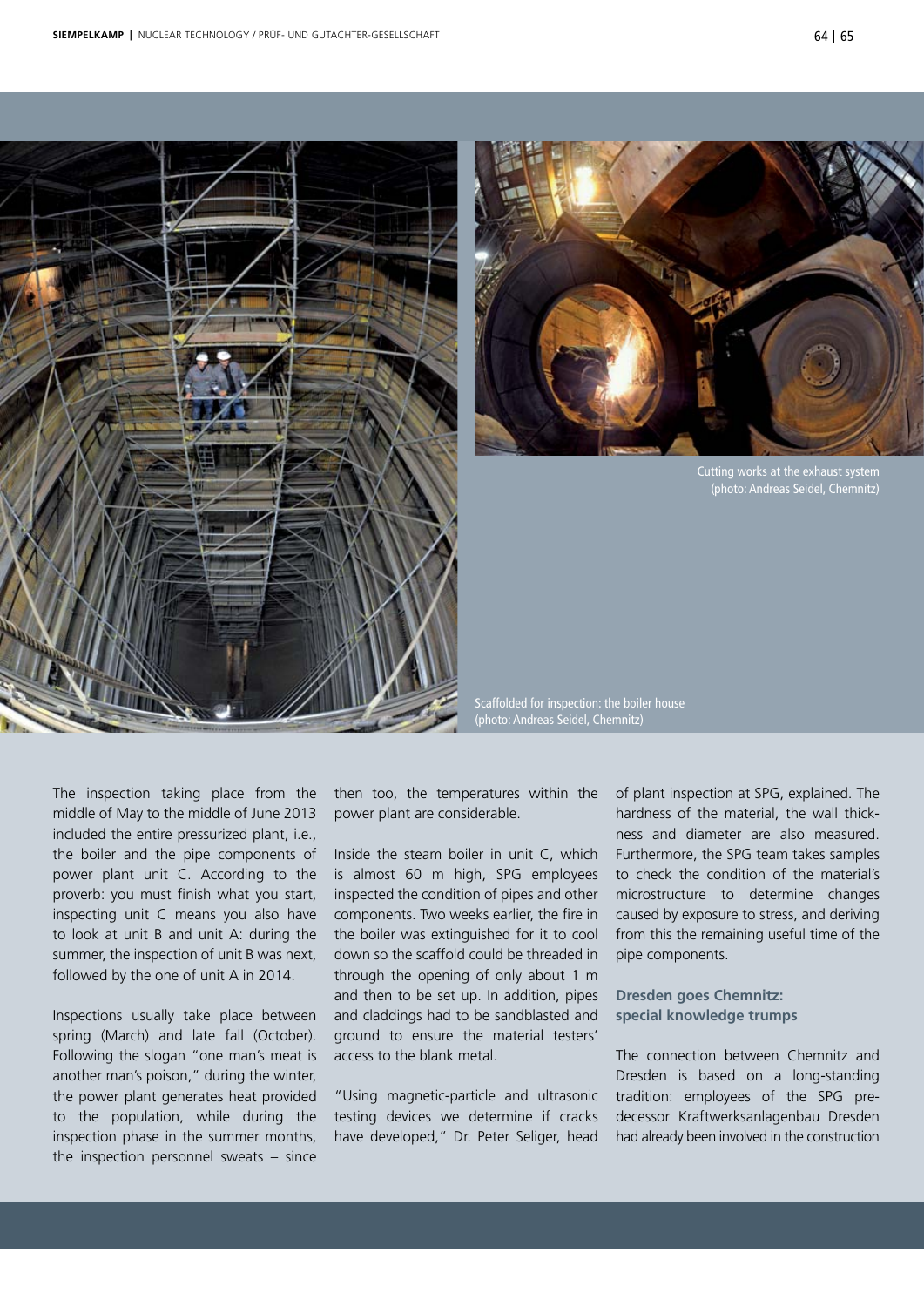#### View into the burner of a boiler (photo: Andreas Seidel, Chemnitz)



Siempelkamp's plant inspectors from Dresden in the power station

of the thermal power station in the 1980s. Today, the customer benefits from the development of the SPG, which evolved in the 1990s from a research institution into a service provider for testing and expert services recognized on the energy and power plant market. "At the time, it showed that in the area of lifetime monitoring of conventional power plants, there is an opportunity to retain customers permanently that started to reduce or outsource own capacities due to the liberalization of the energy market," Dr. Peter Seliger explained.

Since then, the SPG has established itself on the market as a specialist for the lifetime monitoring of power plants exposed to extreme stress. By founding an accredited inspection body of type A according to DIN EN ISO/IEC 17020 in 1999, and creating an independent department "plant inspection" in 2000, the objective was to respond more powerfully and specifically to the needs of the end customer. These end customers are the operators whose power plants are exposed to extreme thermal stress on the plant as well as chemical/petrochemical industry.

"During the past years, we successfully enhanced our assignment profile increasing the efficiency and quality of processing major testing and inspection programs in a more professional manner. Here, it proved to be a major advantage that due to the close connection of both other specialist departments 'material and component testing' and 'strength calculation' within SPG, we are provided with the competence to process the issues of our customers in a complex manner," according to the expert for inspection services Dr. Peter Seliger.

#### **Tested and approved**

On a scale of school grades from 1 to 5 (1 for "excellent" and 5 for "poor"), the SPG team awards the tested parts of the thermal power station, whose three units were put into operation between 1986 and 1990, a 2 – a satisfactory result for the power plant management. The evaluation implies that the plants can remain in operation in the years to come without major replacement investments. The checks also intend to enable the operator to determine and plan required long-term replacement needs.

SPG awards the tested parts of the thermal power station a 2- on level two there also is located the department plant inspection on the Siempelkamp premises at Dresden, Germany

| Siempelkamp<br>PRÜF- UND GUTACHTER-GESELLSCHAFT |                                                                                      |                                  |  |
|-------------------------------------------------|--------------------------------------------------------------------------------------|----------------------------------|--|
| eschoss<br>3                                    | Seminarraum<br>Leiter Berechnung                                                     | Anmeldung Geschoss 2, Zimmer 201 |  |
| eschoss                                         | Geschäftsführung<br>Leiter Werkstoff- und Bauteilprüfung<br>Leiter Anlageninspektion | Anmeldung Zimmer 201             |  |
| eschoss                                         | Prüflabors<br>(Zutritt nur in Begleitung)                                            |                                  |  |
| eschoss                                         | Prüflabors<br>(Zutritt nur in Begleitung)                                            |                                  |  |

f. r. t. l. Dr. Peter Seliger, head of plant inspection at Siempelkamp, with the head of the thermal power plant Silvia Trümper, the person responsible for service/ maintenance Thomas Pöhler and chief machinist/coordinator Marco Gläser of the eins energie thermal power station (photo: Andreas Seidel, Chemnitz)

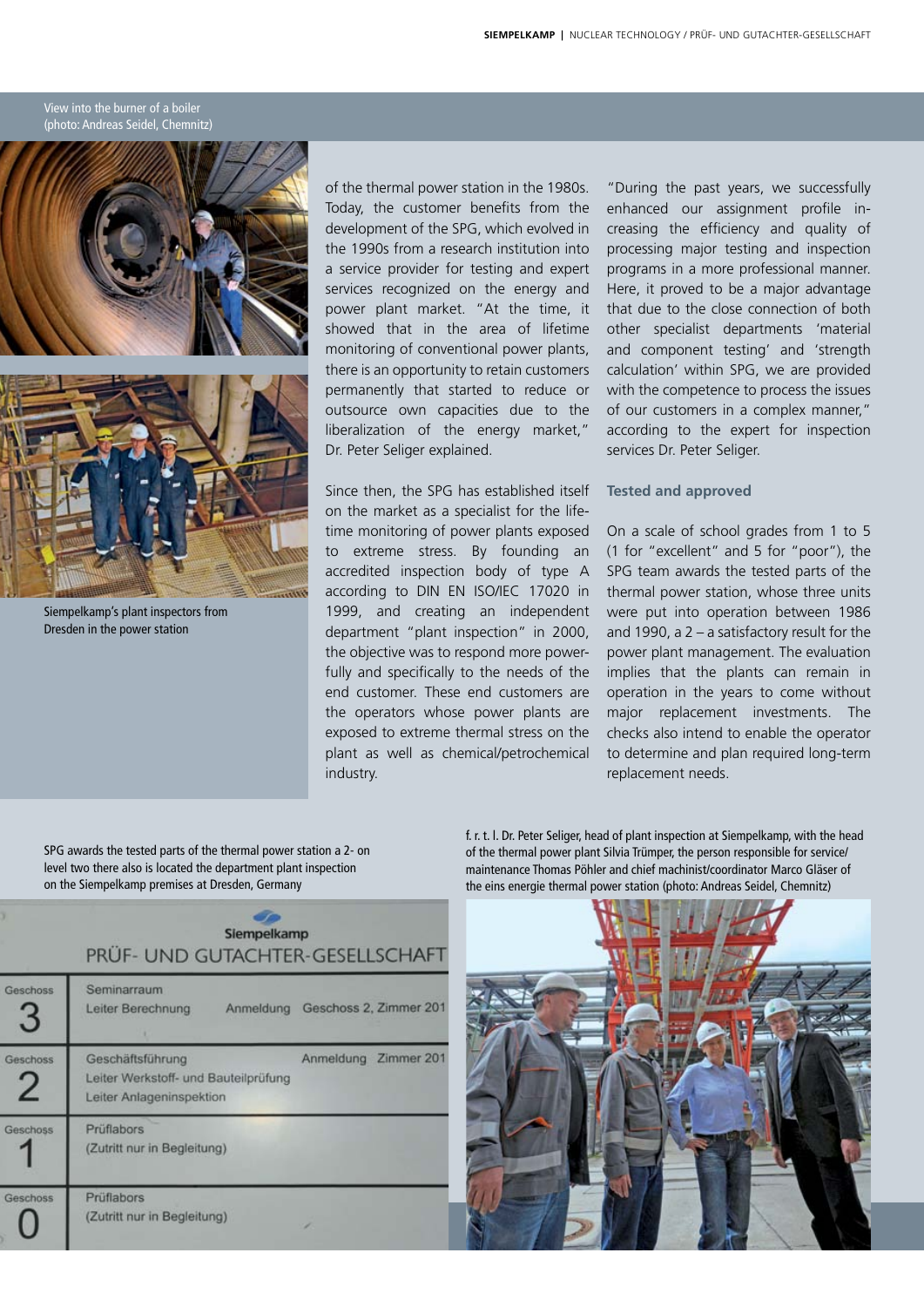#### Dr. Peter Seliger, the expert for plant inspections

# Inspection or total turnaround?

**Four questions for Dr. Peter Seliger, head of the specialist department plant inspection of Siempelkamp Prüf- und Gutachter-Gesellschaft in Dresden.**

Bulletin: Dr. Seliger, can you please describe how a power plant inspection is performed?

Dr. Peter Seliger: It is a very individual matter. The variation of the conventional power plants or the chemical or petrochemical plants with regard to size, type, age and operating mode requires that an inspection program is specifically tailored to the operator and adjusted to the duration of an inspection. Here, due to its long-standing experience, the SPG can



already be included in the preparation process and compile suggestions.

How much time and how many employees are involved?

Dr. Peter Seliger: The interval ranges from one workday to two months (see box on page 69). This requires careful assignment and personnel planning. In part, up to 20 employees are involved, whereby for very comprehensive actions – for instance, shutdowns of refineries, the so-called turnarounds – we can and will fall back on certified subcontractors. For the performance of this shutdown program, constant contact to the customer or the approved surveillance bodies such as the

### Inspection activities – a job with attention to detail

#### Basics of the inspection activities

Basically, the requirements on the commissioning, testing and monitoring of pressure vessels, boiler plants and pipes are regulated by the legislator in directives and regulations such as the German "Betriebssicherheitsverordnung" (ordinance on industrial safety and health). Here, detailed regulations regarding testing and monitoring activities during plant shutdowns are stipulated.

#### **Objectives**

Whether inspection, plant deactivation, shutdown, turnaround or revision: The safe operation of these plants is always the primary focus. The idea of safety always exceeds other aspects such as profitability or availability.

#### Qualifications of the executing personnel

In addition to the legal requirements, basic prerequisite for an inspection activity in plants exposed to extreme stress is the knowledge of the processes taking place, and the components and materials used. The examination of individual plant sections during an inspection is performed by specially trained test engineers and test technicians. Their training is regulated by internationally applicable standards – e.g., the ISO 9712 "Qualification and certification of NDT personnel". The employees are subject to the obligation to furnish proof of their constant activity and advanced training in the field of non-destructive testing to be able to optimally use special test equipment required for testing. The evaluation of the determined findings of the investigation and the assessment of the component integrity and remaining service life requires a comprehensive knowledge and long-standing experience in the field of damage kinetics of the mostly heat-resistant materials used. Here again, the know-how acquired by SPG in almost 60 years in the operation of its accredited long-term test laboratory takes effect.

#### The conclusion

Each plant inspection is completed with a profound expertise of the plant condition, which the operator receives in the form of expert opinions or inspection reports. On this basis, the authority designated by the legislator (e.g., the regional council) is able to approve a plant restart.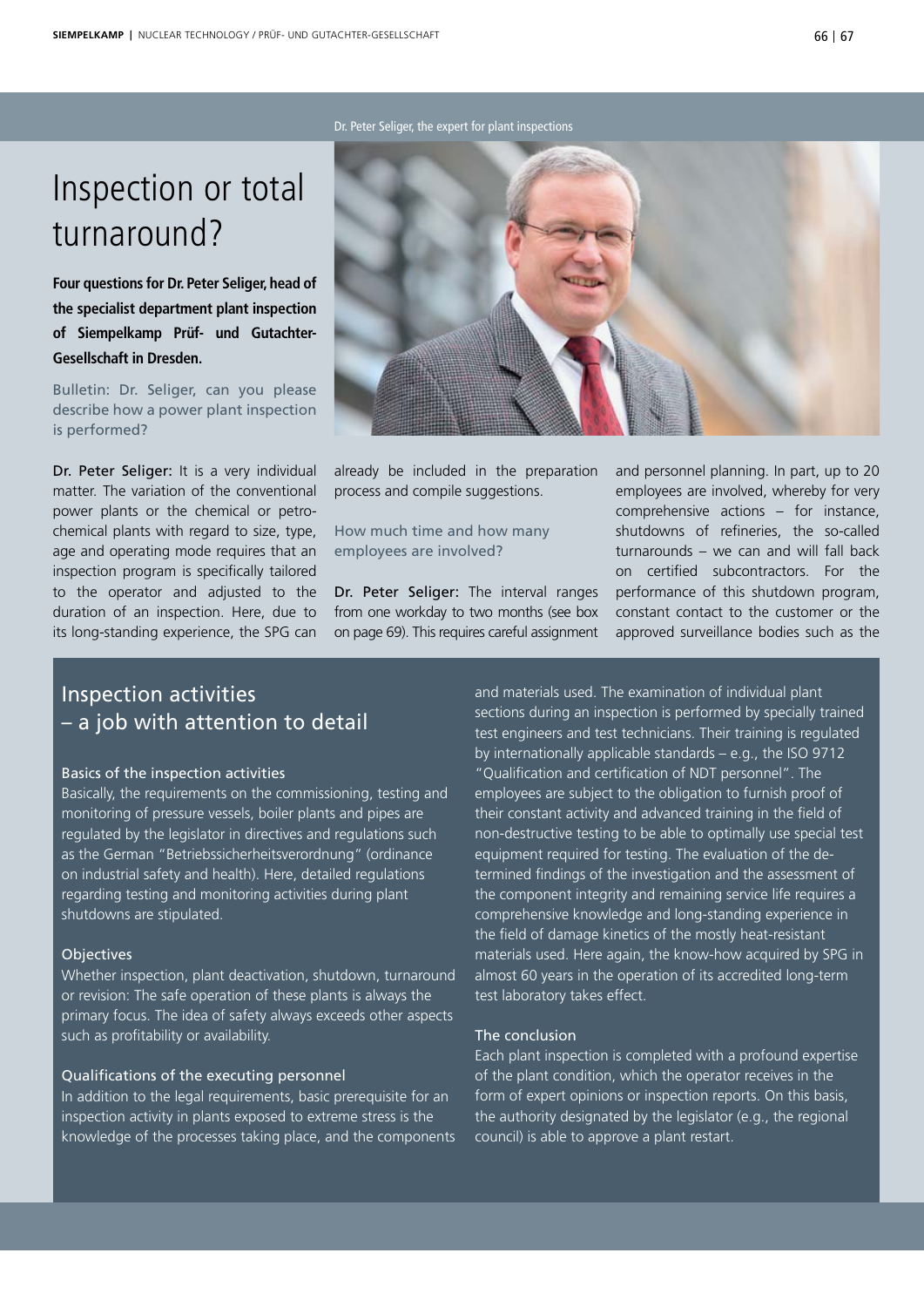Inspection box for ambulant component metallography



Preparatory measures for component metallography: sanding and polishing of a pre-defined measuring point

TÜV Süd responsible for Chemnitz is important to be able to control the inspection process and to ensure the exchange of information with regard to emerging issues.

How is the plant inspection market structured?

Dr. Peter Seliger: The area of plant inspection serves a limited and highly competitive market, which constantly changes due to the heavily subsidized development of renewable energies and phasing out nuclear energy. It is foreseeable that in the future the decentralization of the energy generation will increase even more. Minor power plant projects entail shorter inspections and minor inspection programs. Here, the SPG may have an advantage over major inspection companies. A start has already been made by the successful customer retention of minor combined heat and biomass power

stations. It is necessary to build on this successful development, so we are able to further develop and assert ourselves in this area with our special experience.

Which professional forums are relevant, in order to live up to the market requirements?

Dr. Peter Seliger: With the symposium TURNAROUND, we have found a platform where the topics "Best Practices – Community – Trends" are discussed. The first issue of a classified directory for turnarounds, plant shutdowns and inspections was published at the end of January 2013. Here, the SPG is represented with its services and products in a company profile, and a praxis report.







Measurement of wall thickness by ultrasound at a pipeline (photo: Andreas Seidel, Chemnitz)